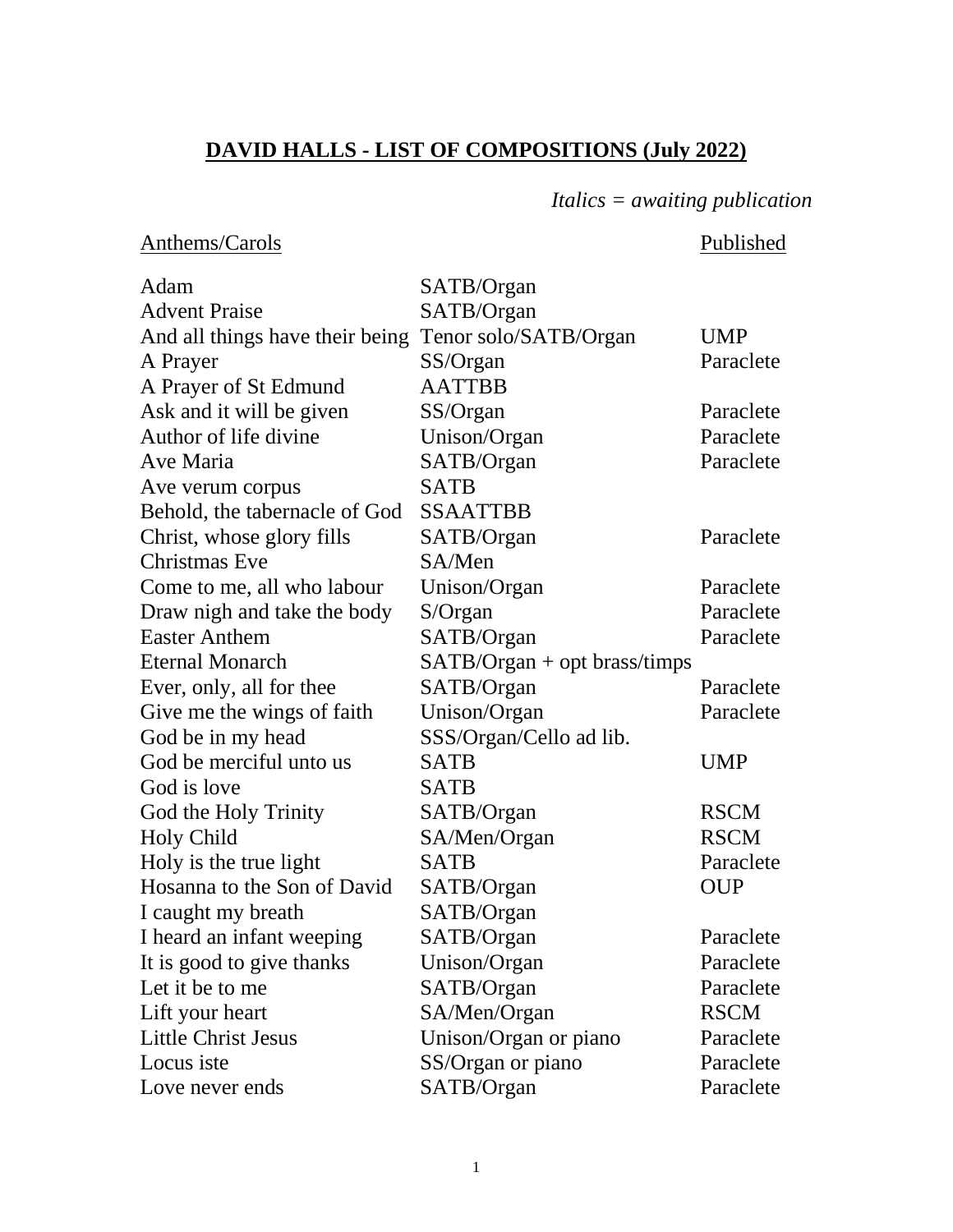| 3 Part Unison                                |             |
|----------------------------------------------|-------------|
| SATB/Organ                                   | Paraclete   |
| <b>SATB</b>                                  | Paraclete   |
| SATB/Organ                                   |             |
| <b>SATB</b>                                  | Paraclete   |
| <b>SSS</b>                                   |             |
| SATB/Organ                                   | Paraclete   |
| <b>SATB</b>                                  | Paraclete   |
| <b>SATB</b>                                  | Paraclete   |
| SATB/Organ                                   | Paraclete   |
| Sing, O sing, this blessed morn SATB/Organ   | <b>RSCM</b> |
| <b>SATB/SATB</b>                             |             |
| SATB/Organ                                   | Paraclete   |
| SS/Organ                                     | Paraclete   |
| SATB/Organ                                   | <b>UMP</b>  |
| SATB/Organ                                   | Paraclete   |
| SATB/Organ/Percussion                        |             |
| SS/Organ or Piano                            |             |
| <b>SATB</b>                                  |             |
| <b>SSAATTBB</b>                              | Paraclete   |
| They were overwhelmed with joy<br>SATB/Organ |             |
| SS or SATB                                   | Encore      |
| SATB/Organ                                   | <b>OUP</b>  |
| <b>SSAATTBB</b>                              |             |
| SATB/Organ                                   |             |
|                                              |             |
| SATB/Organ                                   | Paraclete   |
| SATB/Organ/Tpt/Cong.                         | Paraclete   |
|                                              |             |

# Canticles/Hymn Tunes/Litanies/Responses/Psalms

| <b>Benedicite</b>         | SATB/Organ                                                |             |
|---------------------------|-----------------------------------------------------------|-------------|
| <b>Benedictus</b>         | SATB/Organ                                                |             |
| Chant (double) in A minor | <b>SATB</b>                                               |             |
|                           | Hymn Tune 'Rosemary Lane' Words 'Hail, harbinger of morn' |             |
| Hymn Tune 'Treasurer'     | Words 'Go forth for God'                                  |             |
|                           | Hymn Tune 'Bishop's Walk' Words 'I cannot ope mine eyes'  | <b>RSCM</b> |
|                           |                                                           |             |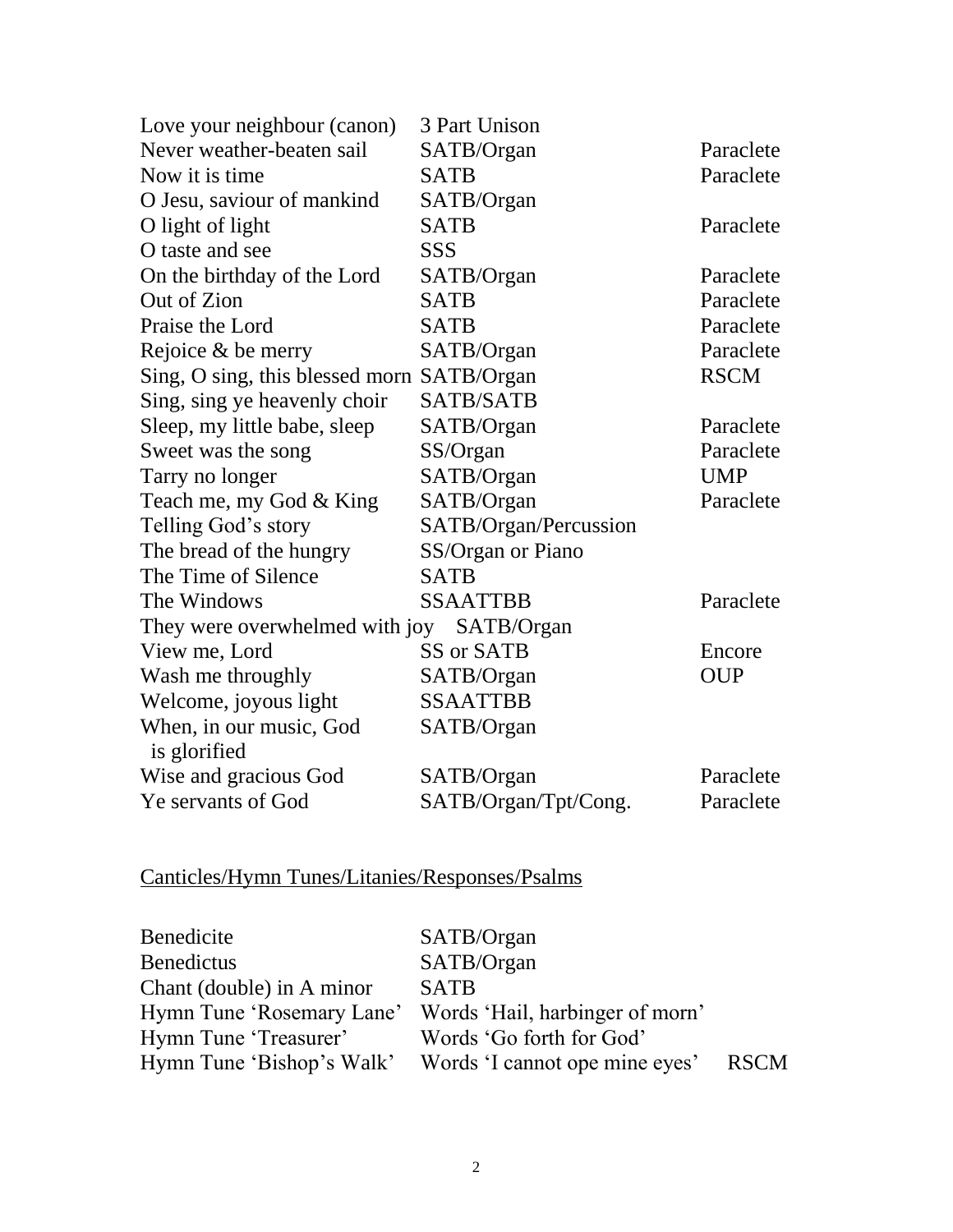| Hymn Tune 'Pannal'<br>Hymn Tune 'Harrogate'                    | Words 'O crucified Redeemer'                |             |
|----------------------------------------------------------------|---------------------------------------------|-------------|
| Jubilate Deo<br><b>Light Blessing Responses</b><br>Litany      | SATB/Organ<br><b>SATB</b><br><b>SATB</b>    | Paraclete   |
| Magnificat & Nunc Dimittis<br>(The First Service)              | SS/Organ                                    | <b>RSCM</b> |
| Magnificat & Nunc Dimittis<br>(The Second Service)             | ATB/Organ                                   |             |
| Magnificat & Nunc Dimittis<br>(The Third Service)              | SATB/Organ                                  |             |
| Magnificat & Nunc Dimittis<br>(The Fourth Service)             | SATB/Organ without pedals                   |             |
| <b>Mass</b>                                                    | SATB/Organ                                  |             |
| Missa Brevis                                                   | SS/Organ                                    |             |
| Missa Festiva                                                  | SATB/Organ                                  | Encore      |
| Mass of St Osmund                                              | Congregation<br>(and/or unison choir)/Organ | <b>RSCM</b> |
| Mass of the Altar of Life                                      | Cong/SATB choir/Organ                       |             |
| Psalm 150 (Chant)                                              | <b>SSS</b>                                  |             |
| <b>English Requiem</b>                                         | SATB/Organ                                  | <b>RSCM</b> |
| Responses (Set 1)                                              | <b>SATB</b>                                 |             |
| Responses (Set 2)                                              | SS/Organ                                    | <b>RSCM</b> |
| Responses (Set 3)                                              | <b>SATB</b>                                 | Paraclete   |
| Responses (Set 4)                                              | ATTB/Organ                                  |             |
| Responses (Set 5)                                              | Unison/Organ                                |             |
| Responsorial Psalm 42/43                                       | <b>SATB</b>                                 |             |
| <b>Responsorial Psalm 80</b>                                   | Unison/Organ                                |             |
| <b>Responsorial Psalm 89</b>                                   | Unison/Organ                                |             |
| <b>Responsorial Psalm 96</b>                                   | Unison/Organ                                |             |
| <b>Responsorial Psalm 104</b><br><b>Responsorial Psalm 113</b> | Unison/Organ<br>Unison/Organ                |             |
| <b>Responsorial Psalm 119</b>                                  | Unison/Organ                                |             |
|                                                                |                                             |             |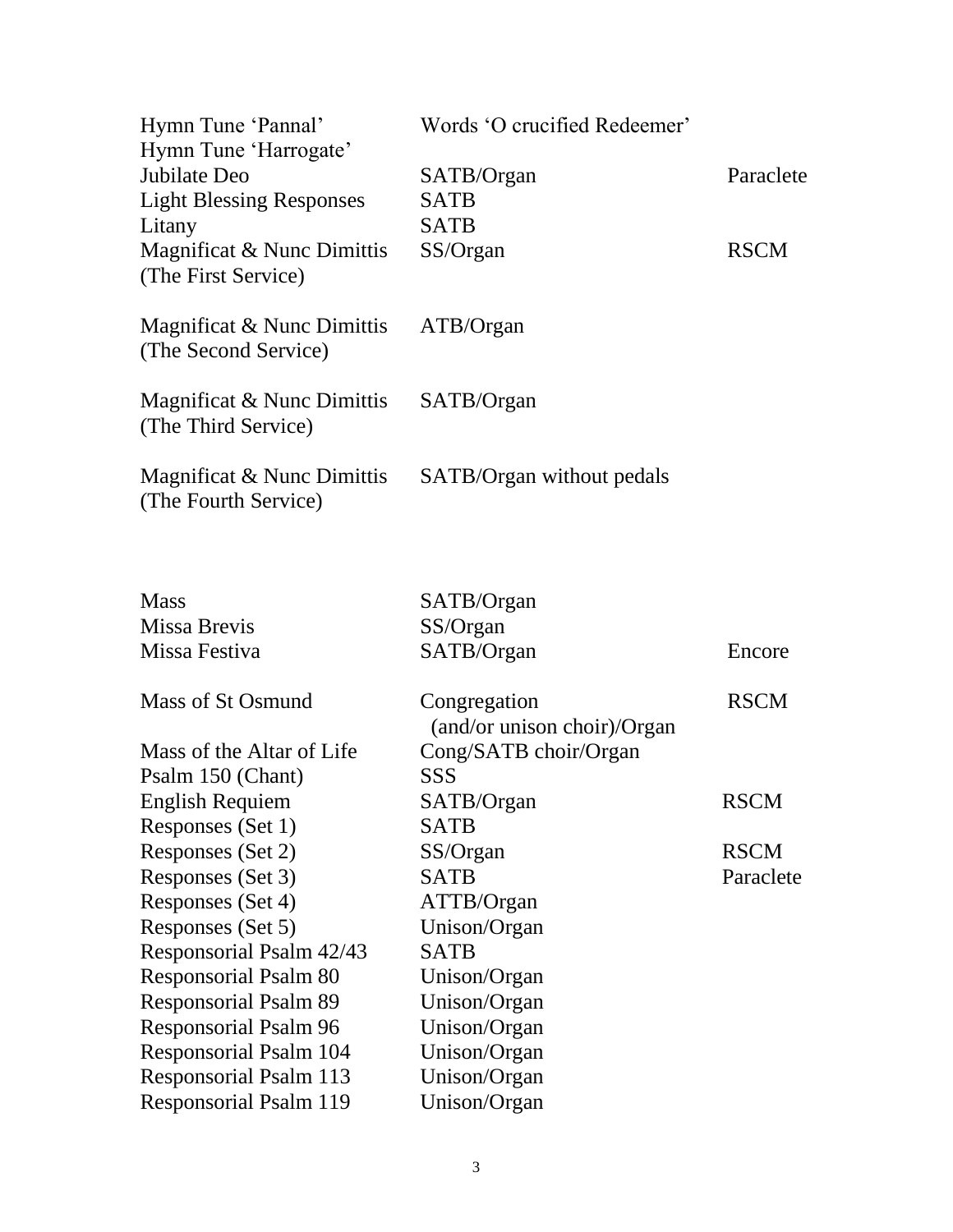| <b>St Luke Passion</b>                     | SATB & soloists                                                             |             |
|--------------------------------------------|-----------------------------------------------------------------------------|-------------|
| <b>St Mark Passion</b>                     | <b>SATB</b> & soloists                                                      |             |
| <b>St Matthew Passion</b>                  | <b>SATB &amp; soloists</b>                                                  | <b>RSCM</b> |
| Te Deum                                    | SATB/Organ                                                                  |             |
|                                            |                                                                             |             |
| Miscellaneous                              |                                                                             |             |
| The Water-Carrier's Christmas Voices/Organ |                                                                             |             |
|                                            | (Nativity Play for Children) (with optional fls, ob, vlns, vla, vlc, perc.) |             |
|                                            | Music for Common Worship Acclamations, Gospel Responses etc.                |             |
| <b>Salisbury Fanfare</b>                   | Organ 'Three Pieces for Organ'                                              | Paraclete   |

Meditation **Organ** 'Three Pieces for Organ' Paraclete Impromptu Organ 'Three Pieces for Organ' Paraclete

Sound the Trumpet Cream Cream Paraclete

Fantasia & Fugue **Organ** (without pedals) Paraclete

Pilgrimage Cantata for tenor, string quartet & piano

Sonatina Oboe/Piano

Two Sarum Fanfares Four Trumpets

Three Preludes & Fugues Organ

(E min – G maj – Bb maj)

Pater noster Baritone/String Quartet

Phantasy Quartet String quartet and oboe

Hymn Tune Suite Organ RSCM Christmas Suite Organ RSCM Salisbury Suite Organ RSCM